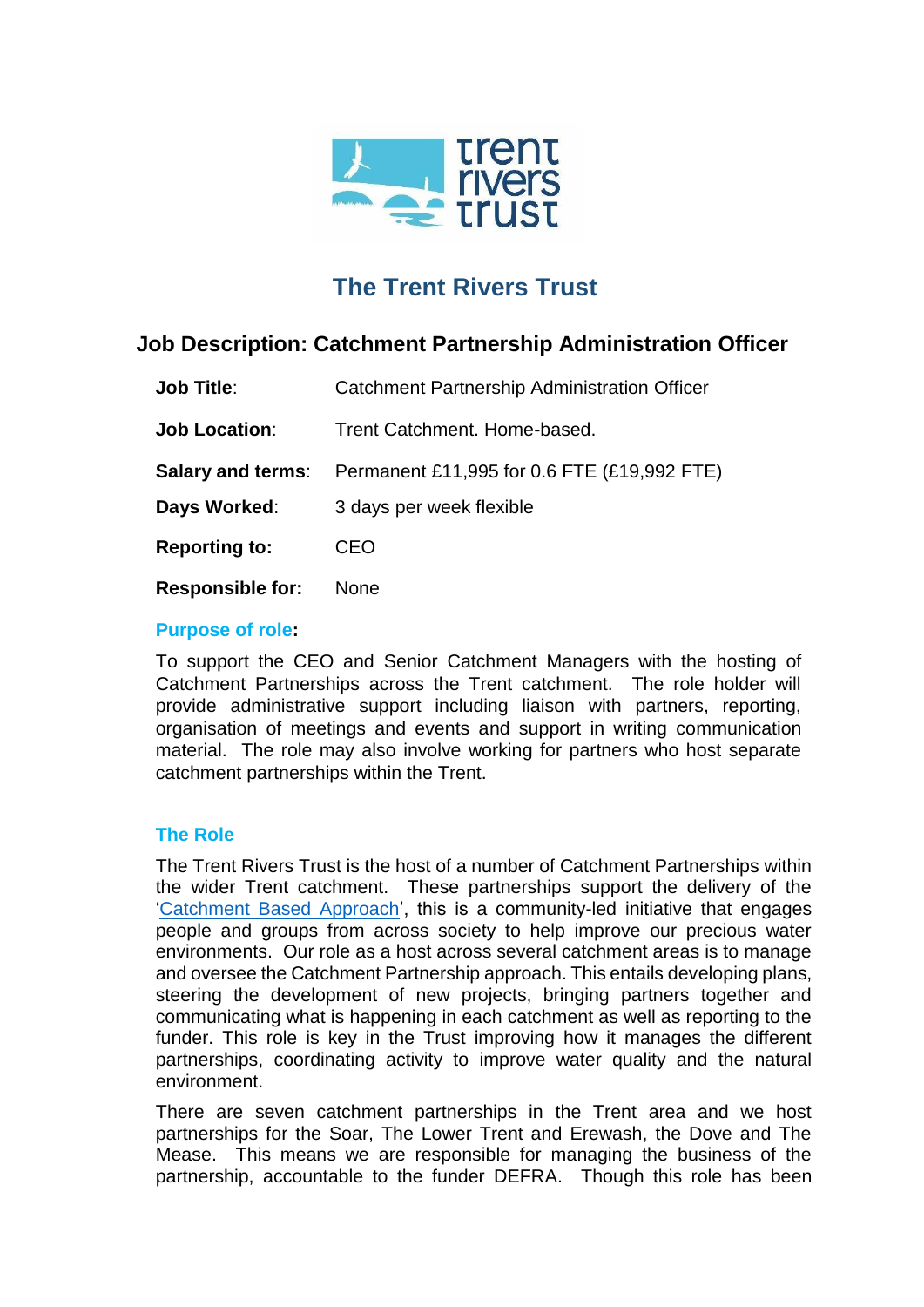developed to support the partnerships we host, the officer we hope will also help our partners who host some of the other partnerships and assist with the development of any Trent wide events.

Key aspects of this primarily administrative role focus around the provision of papers for partnership meetings, the creation of partnership documents and communications, liaison with partners and doing other catchment partnership specific tasks.

#### **Principal Duties and Responsibilities**

- Work with the relevant Senior Catchment Manager to support the work of TRT hosted catchment partnerships
- Produce agendas, minutes and other material for partnership meetings
- Liaise with other team members to develop project storyboards and help embed communication activities into catchment partnership working
- Provide administrative support for TRT as part of the reporting and monitoring of our Catchment Partnership work.
- Support the development and mail out of newsletters and other documents/requests. Produce and update an annual calendar of communications activities
- Support the work of Trent catchment partnerships as hosted by other organisations as agreed with them
- Be a point of contact for each partnership for partners and members of the public
- Support the CEO and others with organising Trent wide activities and events
- Liaise with external consultants used to update our website or deliver specialist communications activities
- Provide presentations, write documents as required.
- Support the Senior Catchment Manager with Catchment reporting
- Provide support in organising other internal and external events.

# **Contribute to the work of Trent Rivers Trust**

- Contribute to and support the work and growth of TRT, delivering the Trust's vision, mission and core values.
- Be responsible for good communication (both internally and externally) of the work you are undertaking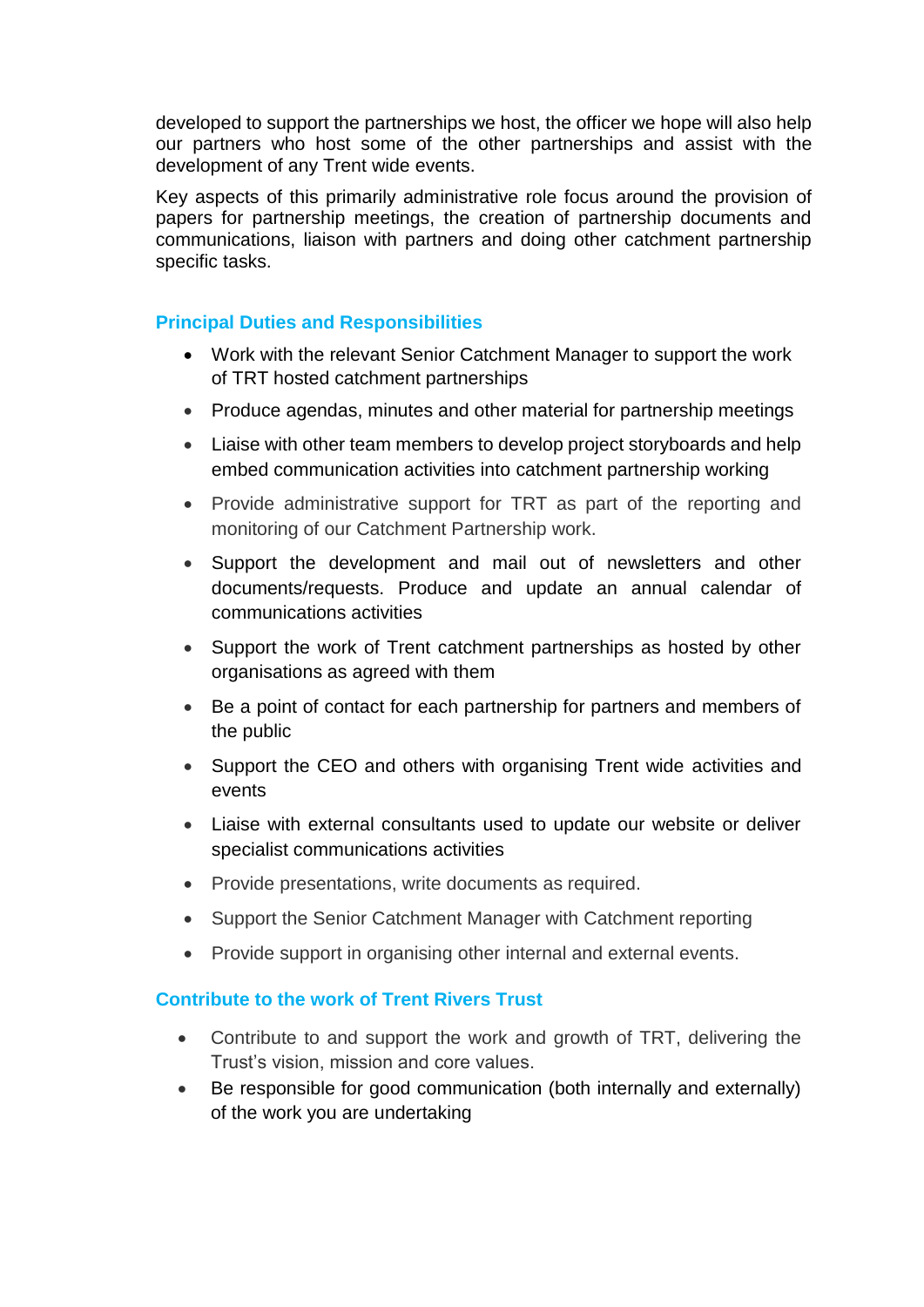- Contribute to the Trust's systems and process, ensuring good record keeping, project and budget management, and reporting to funders, partners and internally as required.
- Adhere to the H and S requirements of TRT projects in and contribute to the improvement of H and S at TRT
- Other duties as may be appropriate to the position.

# **Experience and Expertise**

TRT is seeking a suitably qualified and experienced person to fulfil the role of Catchment Partnership Administration Officer The following skills and experience have been identified as essential or desirable for this role:

| <b>Requirements</b>                                                                                                                                       | <b>Essential</b> | <b>Desirable</b> |  |  |
|-----------------------------------------------------------------------------------------------------------------------------------------------------------|------------------|------------------|--|--|
| <b>Training and Experience</b>                                                                                                                            |                  |                  |  |  |
| Educated to A level standard or equivalent, with English<br>and Maths at GCSE C level or equivalent, or significant<br>relevant work experience           | X                |                  |  |  |
| Experience of using databases, customer management<br>systems or similar                                                                                  | X                |                  |  |  |
| Proven experience in using social media to raise<br>awareness around issues and campaigns                                                                 |                  | X                |  |  |
| Evidence of commitment to own personal development                                                                                                        |                  | X                |  |  |
| Proven ability to work to a high level of accuracy with<br>attention to detail                                                                            |                  | X                |  |  |
| Experience of working in partnership with a range of<br>organisations,<br>government<br>e.g.,<br>agencies,<br>local<br>authorities, interest groups, etc. | X                |                  |  |  |
| Experience using communications databases for large<br>mail outs                                                                                          |                  | X                |  |  |
| Experience of supporting the coordination of meetings with<br>a range of partners and stakeholders.                                                       | X                |                  |  |  |
| Previous experience working in the charitable sector in a<br>similar role.                                                                                |                  | X                |  |  |
| Excellent organisational skills and the ability to work<br>independently with minimal supervision.                                                        | X                |                  |  |  |
| <b>Knowledge and Understanding</b>                                                                                                                        |                  |                  |  |  |
| Excellent written and verbal communications skills                                                                                                        | X                |                  |  |  |
| Flexibility and the ability to work collaboratively and<br>responsively in a variety of team settings                                                     | X                |                  |  |  |
| Excellent interpersonal skills and the ability to build good<br>relationships, using tact and discretion as necessary                                     | X                |                  |  |  |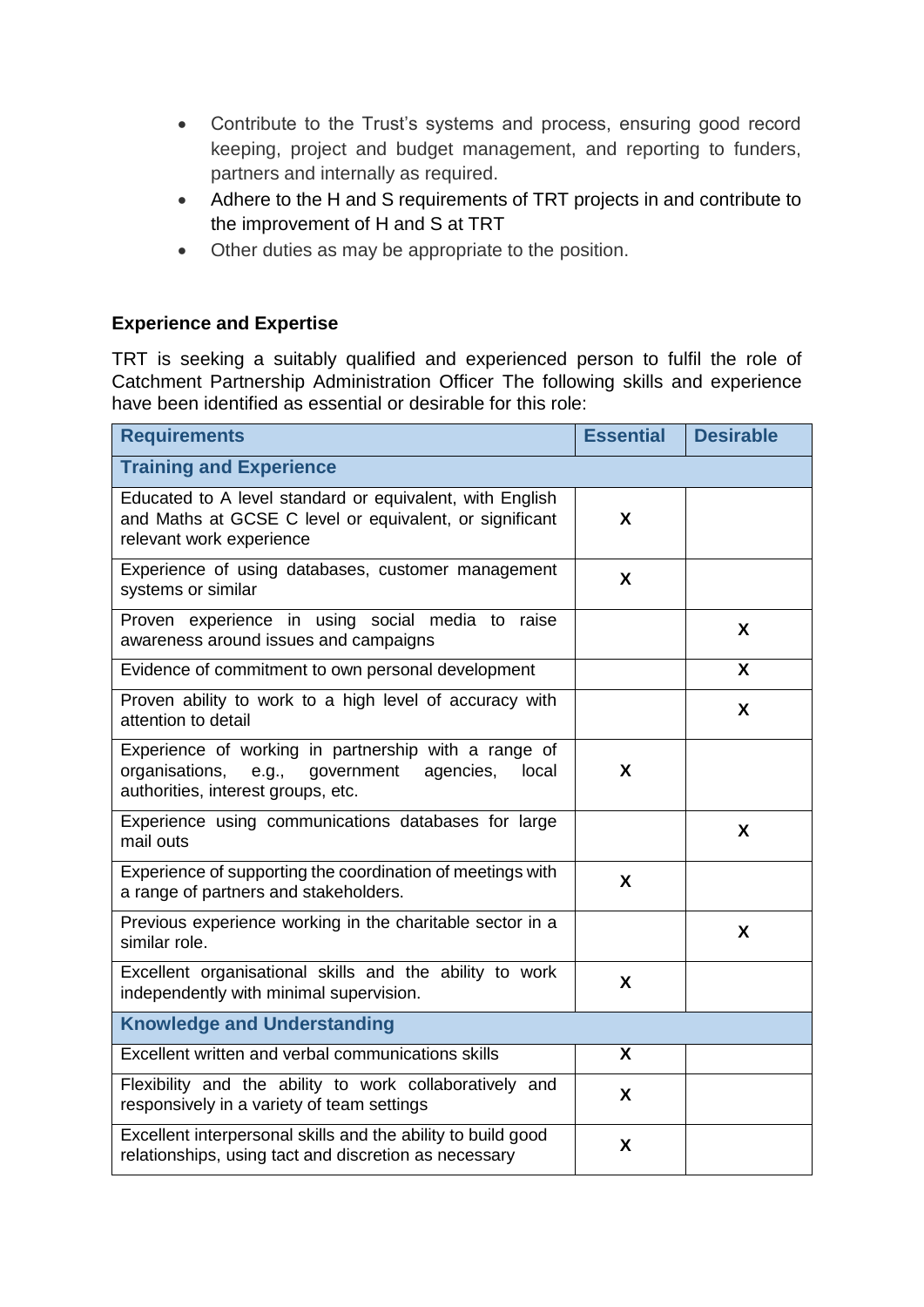| Ability to prioritise and adapt in a busy and changing<br>environment, using initiative to achieve results                              | X                         |   |
|-----------------------------------------------------------------------------------------------------------------------------------------|---------------------------|---|
| Knowledge of Environmental issues as related to<br>biodiversity and water                                                               |                           | X |
| Excellent IT skills, including IT skills in Microsoft Office 365<br>and particularly Excel, Outlook and Word. Familiarity with<br>Teams | X                         |   |
| Excellent time management skills with the ability to make<br>day to day decisions under own initiative                                  | X                         |   |
| Team player with a positive, flexible and enthusiastic<br>attitude                                                                      | X                         |   |
| Ability to work under pressure and to deadlines                                                                                         | $\boldsymbol{\mathsf{X}}$ |   |
| A good understanding of the challenges of working in the<br>NGO sector and/or a small organisation.                                     |                           | X |
| Excellent interpersonal skills, both in person, over the<br>phone, via online meetings and email.                                       | X                         |   |
| <b>Miscellaneous</b>                                                                                                                    |                           |   |
| Commitment to equality of opportunity.                                                                                                  | X                         |   |
| Full driving licence, willingness to drive across the Trent<br>catchment and own car insured for business use.                          | X                         |   |
| Ability to work occasional evenings and weekends if<br>required.                                                                        | X                         |   |
| Knowledge of H and S as it relates to the work of a charity.                                                                            |                           | X |
| Understanding of data protection and GDPR.                                                                                              |                           | X |
| An affinity with the aims and objectives of TRT and its role<br>of improving the Trent environment for people and wildlife.             | X                         |   |

# **Terms and Conditions**

- The salary for this post is £19,992 FTE (£11,995 for 0.6 FTE). TRT is willing to consider other types of part time working for this post
- The post will require some travel around the Trent catchment and therefore a full UK driving licence and access to a car is essential. Mileage expenses will be paid in accordance with the HMRC non-taxable levels. Car insurance providers need to be made aware of this business use
- TRT will contribute 9% of gross salary by the Trust, subject to a 6% Employee Contribution or the minimum rates in line with our auto-enrolment scheme, both subject to possible increases.
- The post attracts an annual holiday entitlement of 25 days plus statutory bank holidays for a FTE post, calculated on a pro rata basis for part time hours